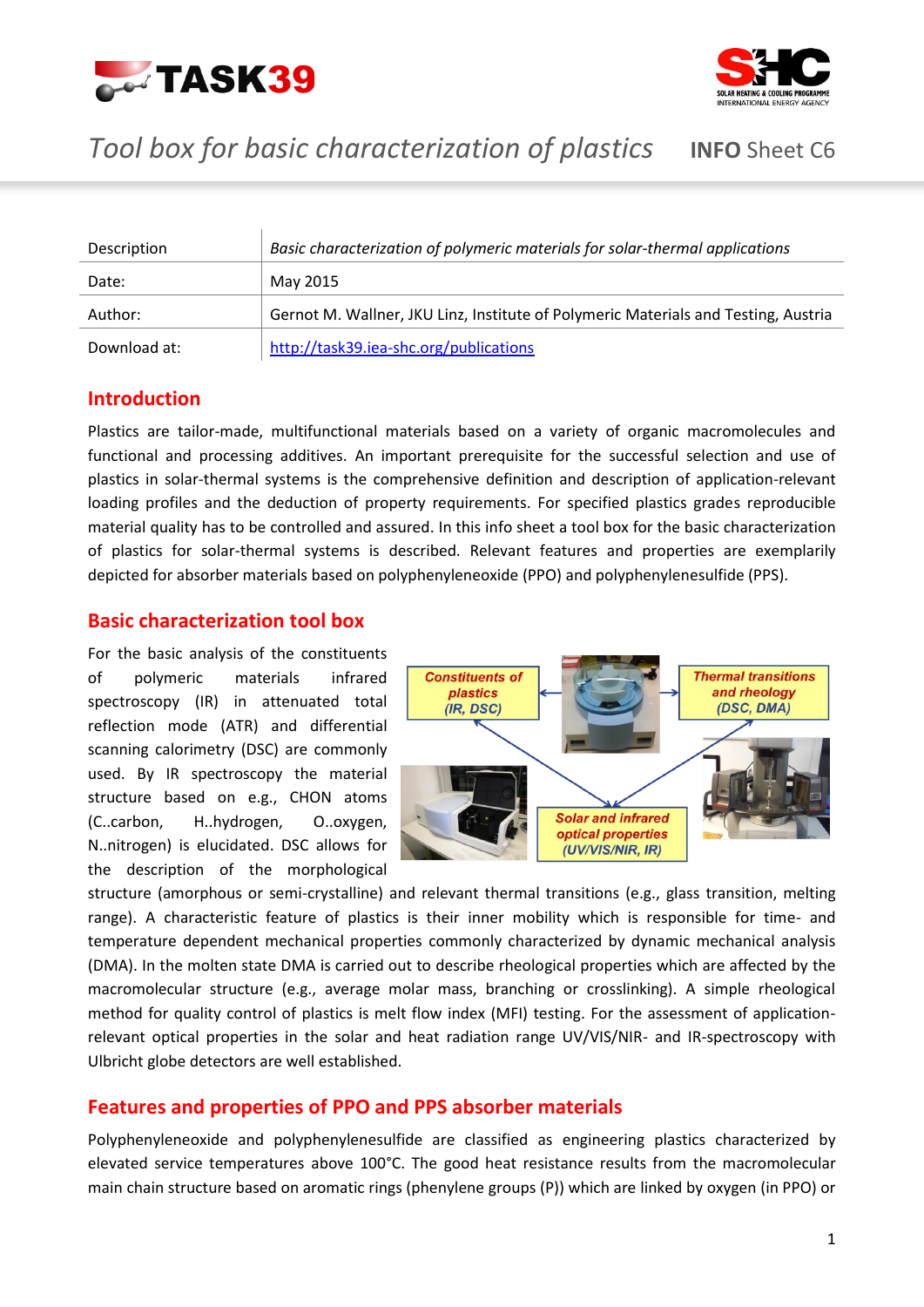



## *Tool box for basic characterization of plastics* **INFO** Sheet C6

sulphur (in PPS). For PPO and PPS tailor-made grades were developed which are used for the production of twin wall sheets for solar-thermal absorbers. These grades are pigmented with small amounts of carbon black and modified with another polymer type to adjust the processing and performance property profiles. While PPO is commonly blended with polystyrene (PS), PPS is impact-modified with a polyolefin elastomer (PO). Because of their chemical structure PPO and PPS exhibit significant differences in their morphology and the thermal transitions. These differences can be clearly elaborated by DSC and DMA (see representative figures). PPO+PS blends are fully amorphous materials with a glass transition region between 150 and 175°C. For PPO the glass transition is discernible in the DSC thermogram (endothermic step) and the DMA storage modulus (stepwise transition) and loss factor (peak) curves. The glass transition region is associated with significant softening of the material expressed by the decay in the storage modulus. The maximum service temperature of amorphous plastics such as PPO is usually limited by the glass transition and should be about 20°C below the onset.

For PPS the DSC thermograms and DMA curves indicate the semi-crystalline morphology. In the DSC trace a significant endothermic peak denotes the melting range which is around 280°C for PPS. Due to semi-crystallinity of PPS also a glass transition is observed between 90 and 120°C which can be reliably determined by DMA. A characteristic feature of extruded polymeric components based on slowly



crystallizing semi-crystalline plastics such as PPS is an exothermic recrystallization peak between glass transition and melting range. For PPS recrystallization takes place around 130°C. To avoid physical changes in the use phase and to improve the mechanical properties PPS components are commonly tempered at elevated temperatures around 140°C.

Regarding the solar and infrared optical properties black-pigmented PPO and PPS grades are characterized by high absorbance in the solar and heat radiation range (90 to 95%). Due to the higher index of refraction of PPS the reflectance (up to 10%) is slightly higher for PPS.

#### **Summary and conclusions**

The presented tool box allows for the material characterization on specimen and component level and provides a basic understanding of specific features and properties of plastics for solar-thermal applications. As to the long-term behavior under service-relevant loading conditions the time and temperature dependent mechanical properties (creep or relaxation phenomena) have to be considered and assessed. Furthermore, the formulation of the material with stabilizer packages is of utmost importance. For the analysis of additives specific separation and detection methods are required.